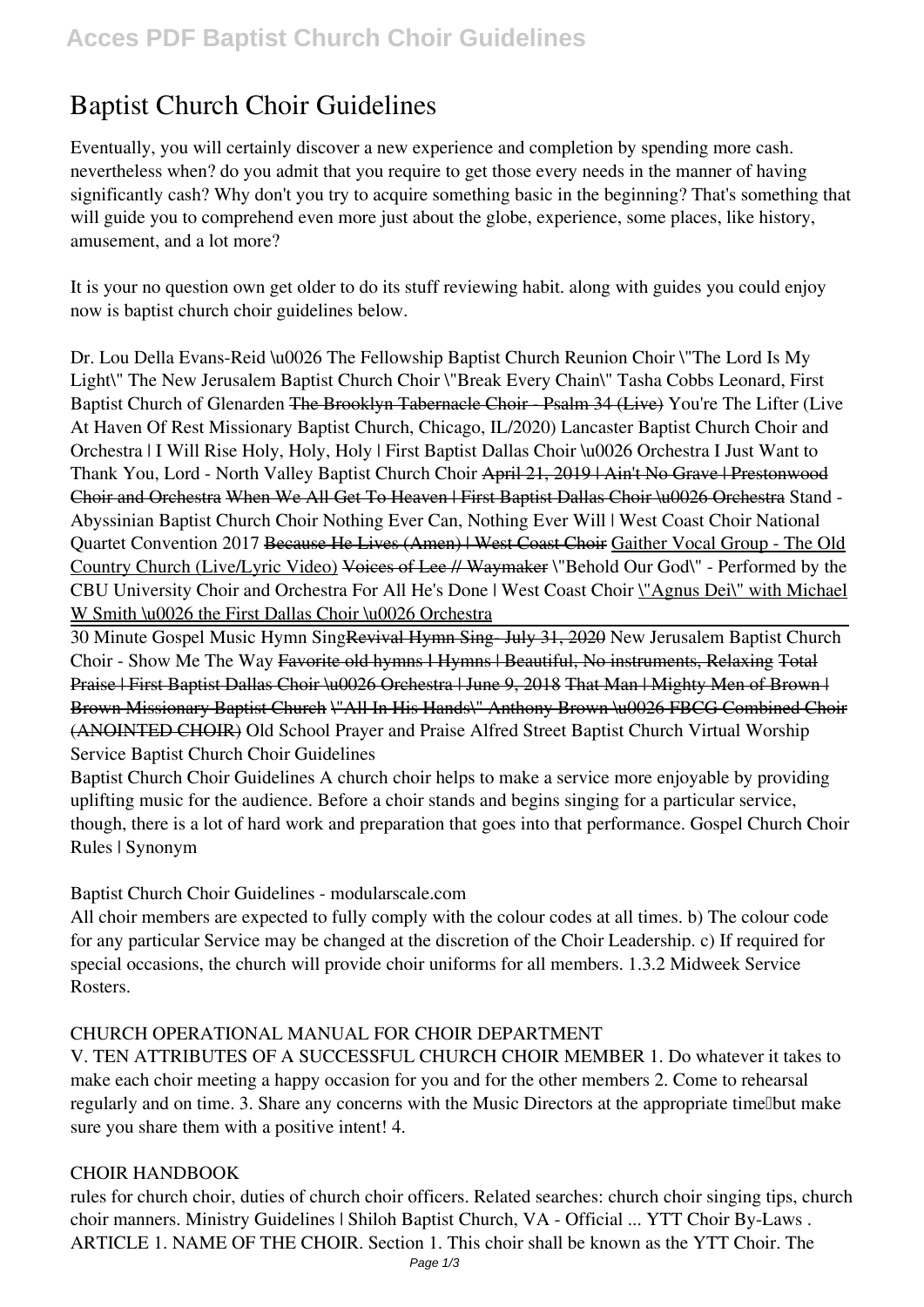# name shall not

*Church Choir Rules And Guidelines - jenniferbachdim.com*

Bookmark File PDF Baptist Church Choir Guidelines various other church activities will be considered. Invitations should be presented in writing at least a month's prior to the event. Handbook/Inspirational Voices - White Rock Baptist Church ... Show up on time for choir events. Show the choir director respect by not questioning instructions or direction.

# *Baptist Church Choir Guidelines - bitofnews.com*

A couple of times a year, I find myself getting roped into singing in the church choir. Now don't get me wrong; it's not that I don't enjoy belting out the odd tenor line from time to time. I can even cope  $\mathbb I$  just  $\mathbb I$ with the early Sunday morning practices. It's just that, even with the

# *Rules of the Church Choir*

The Baptist Union of Great Britain (BUGB) is the Baptist family in England and Wales (there is also the Baptist Union of Wales). It is made up of churches, regional associations, the national resource centre and Baptist colleges. The Union works with others in mission locally, regionally and internationally.

# *Guideline Leaflet C03: Church ... - The Baptist Union*

2 letters of the alphabet every choir, ... 3 Responses to 9 powerful guidelines for your church's music ministry. Sokiri Isaac Taban says ... I born again and I do fellowship with Amazing Grace Baptist Church . Kindly will you be able to sent some rules and regulations In how musical instruments are to be handle. Many thanks . Isaac my number ...

*9 powerful guidelines for your church's music ministry*

Show up on time for choir events. Show the choir director respect by not questioning instructions or direction. Practice songs at home when possible to help you learn them better. Volunteer to help set up and clean up before and after choir-related events. Do not carry on side conversations during choir practice.

# *Gospel Church Choir Rules | Synonym*

The Baptist Union of Great Britain (BUGB) is the Baptist family in England and Wales (there is also the Baptist Union of Wales). It is made up of churches, regional associations, the national resource centre and Baptist colleges. The Union works with others in mission locally, regionally and internationally.

#### *The Baptist Union of Great Britain : Resources and Guidelines*

GUIDELINES FOR CHOIR LEADERS & CHOIR MEMBERS. (1) A Choir Leader must be an example to the Choir Members in all things; Faithfulness in attendance at Services and Choir Practices; Prayer Life; Obedience and Offering. (2) The Choir Leader must take the necessary time to prepare for a Choir Practice or Service by:

*Guidelines For Choir Leaders & Choir Members 1987 and 1993 ...*

Meet in the choir or music room, at least 10 minutes before the service begins, so that you and your fellow musicians can pray and enter the sanctuary together. Tardiness may keep you from the...

*What Are the Duties of a Baptist Church Musician? | Work ...*

A church choir is a musical ensemble that sings worship music during church services, events and special occasions. The choirmaster or conductor leads the choir in their performances. All members of the choir are considered to be privileged congregation members who share their talent with others through song.